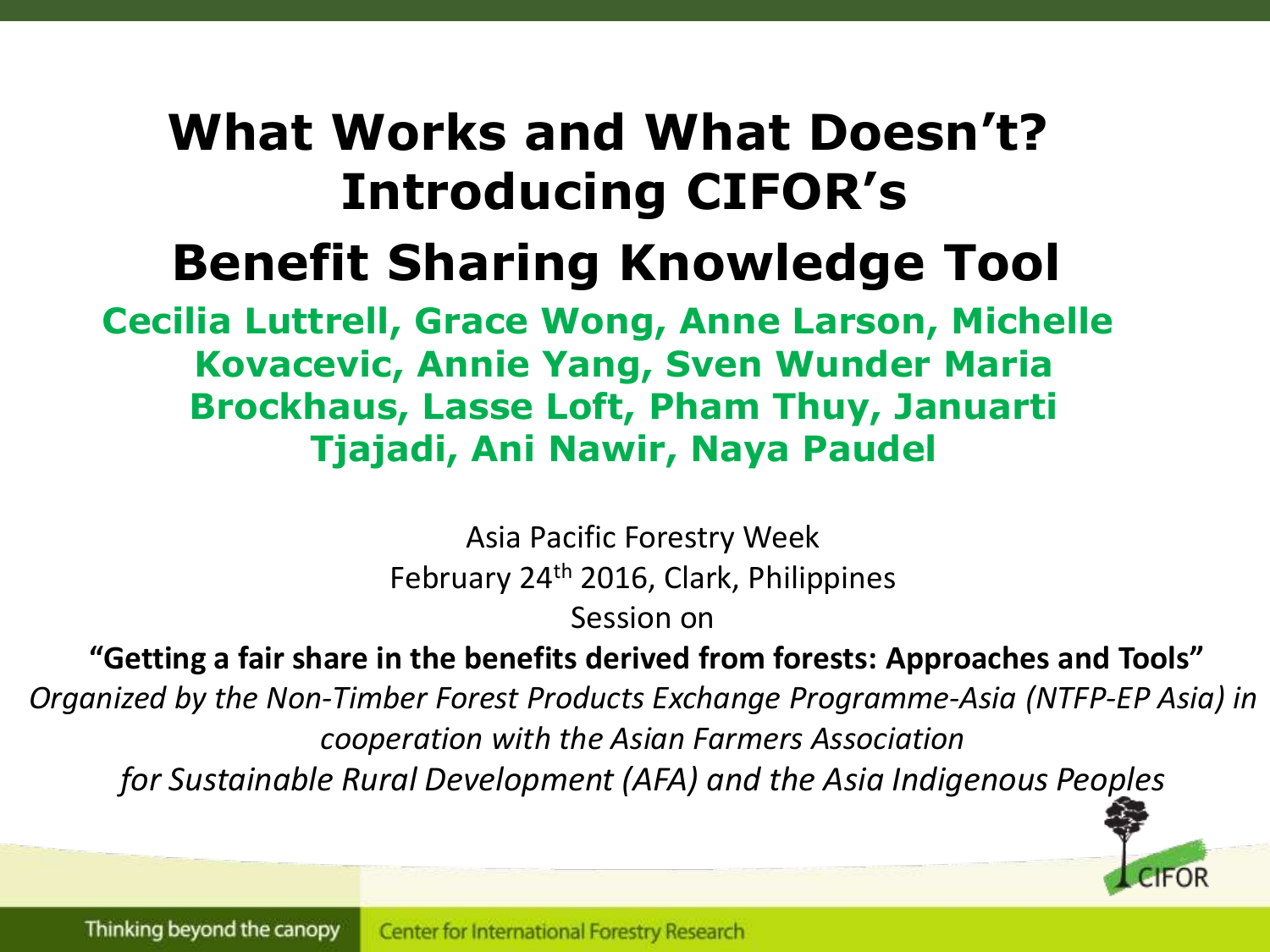## **CIFOR's REDD+ Benefit Sharing Project**

- **Focal countries**: Brazil, Peru, Cameroon, Tanzania, Indonesia, Vietnam
- EU funded. Builds on and complements work ongoing in CIFOR's Global Comparative Study on REDD+.
- Structured as seven interlinked work packages that together will generate evidence-based policy options framed by political-economic context in six focal countries
- Covering: national/project costs, multi-level governance rights, gender etc

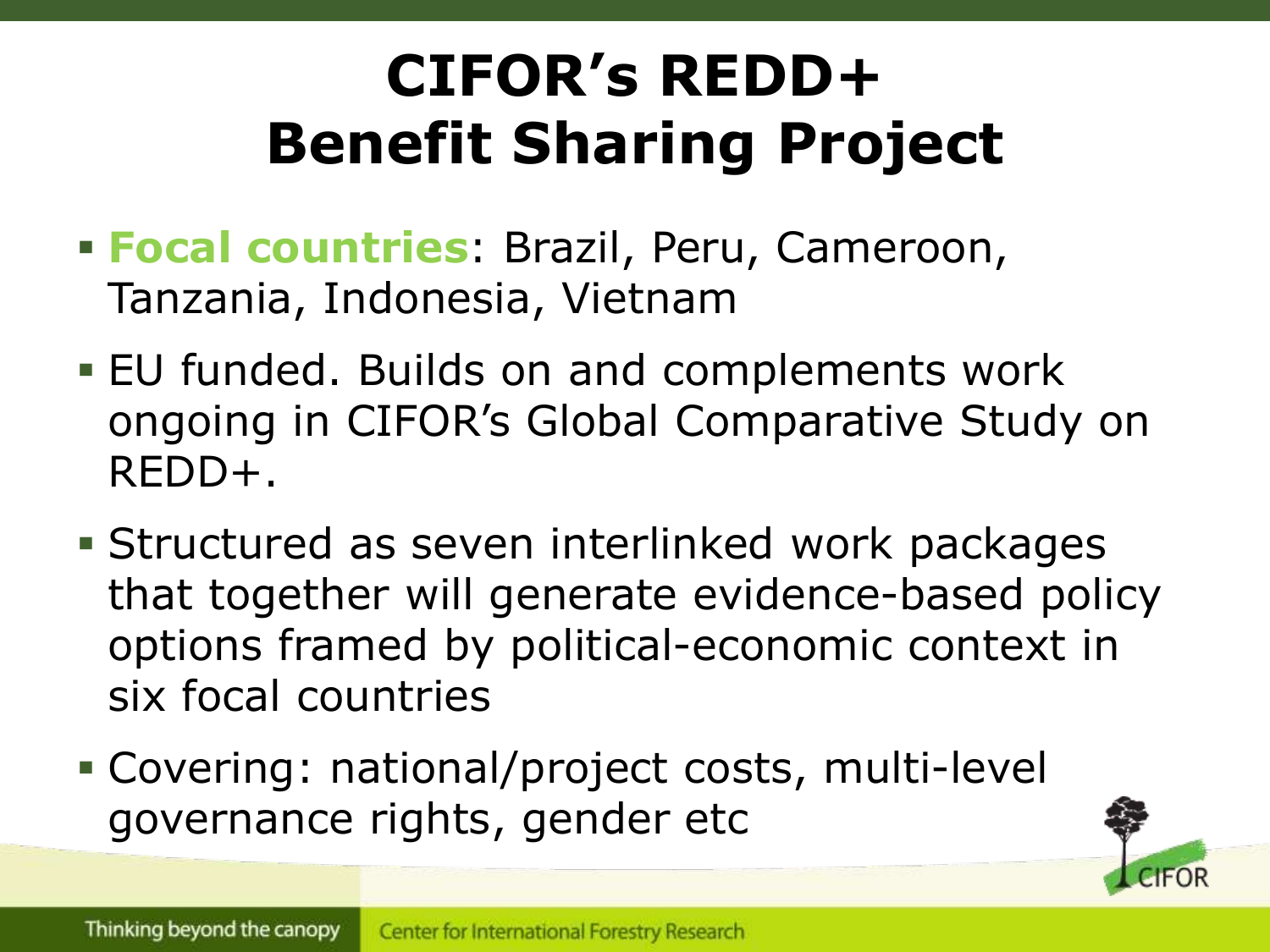## **Benefit Sharing Knowledge Tool <http://www.cifor.org/knowledge-tree/design>**

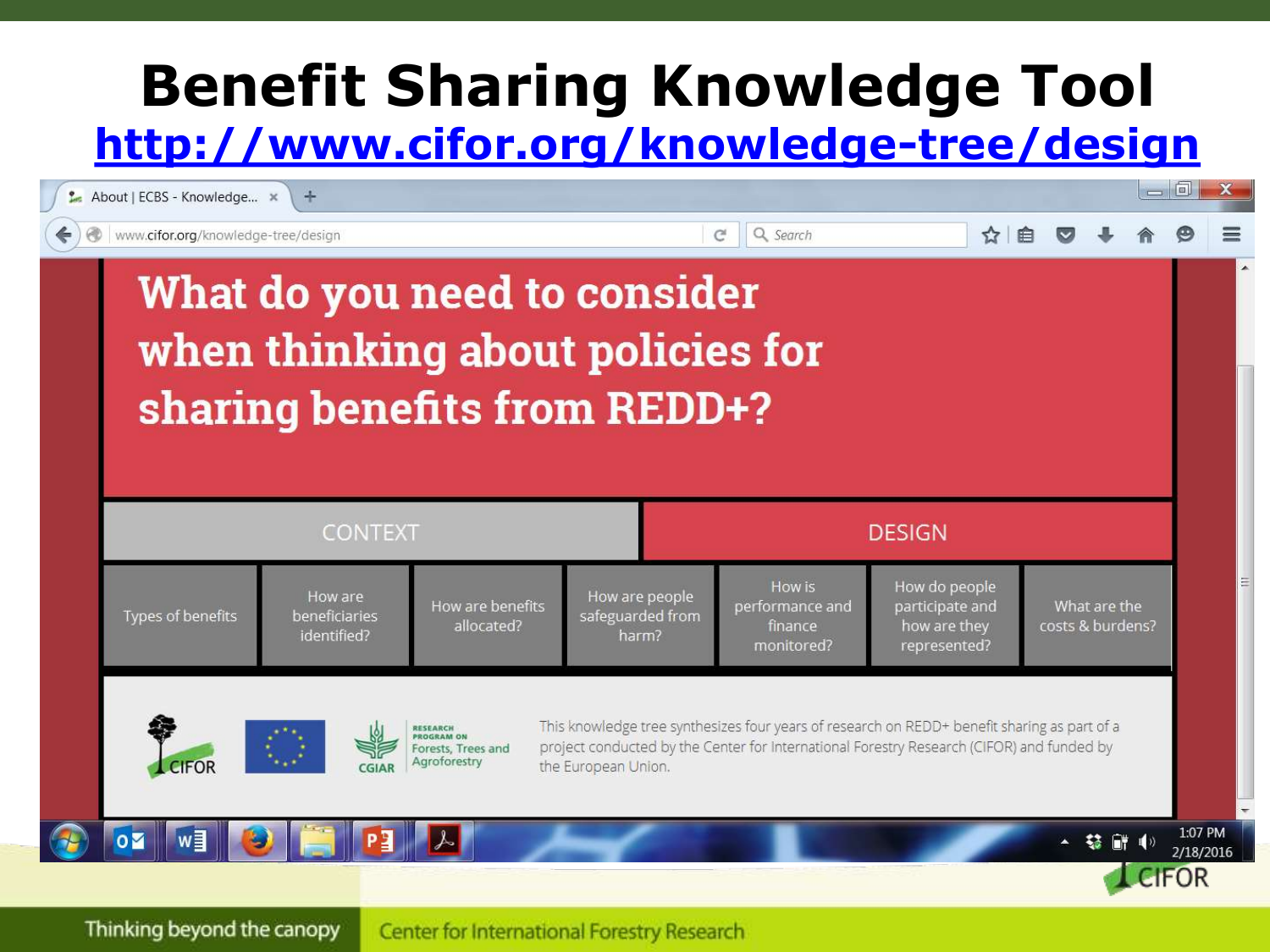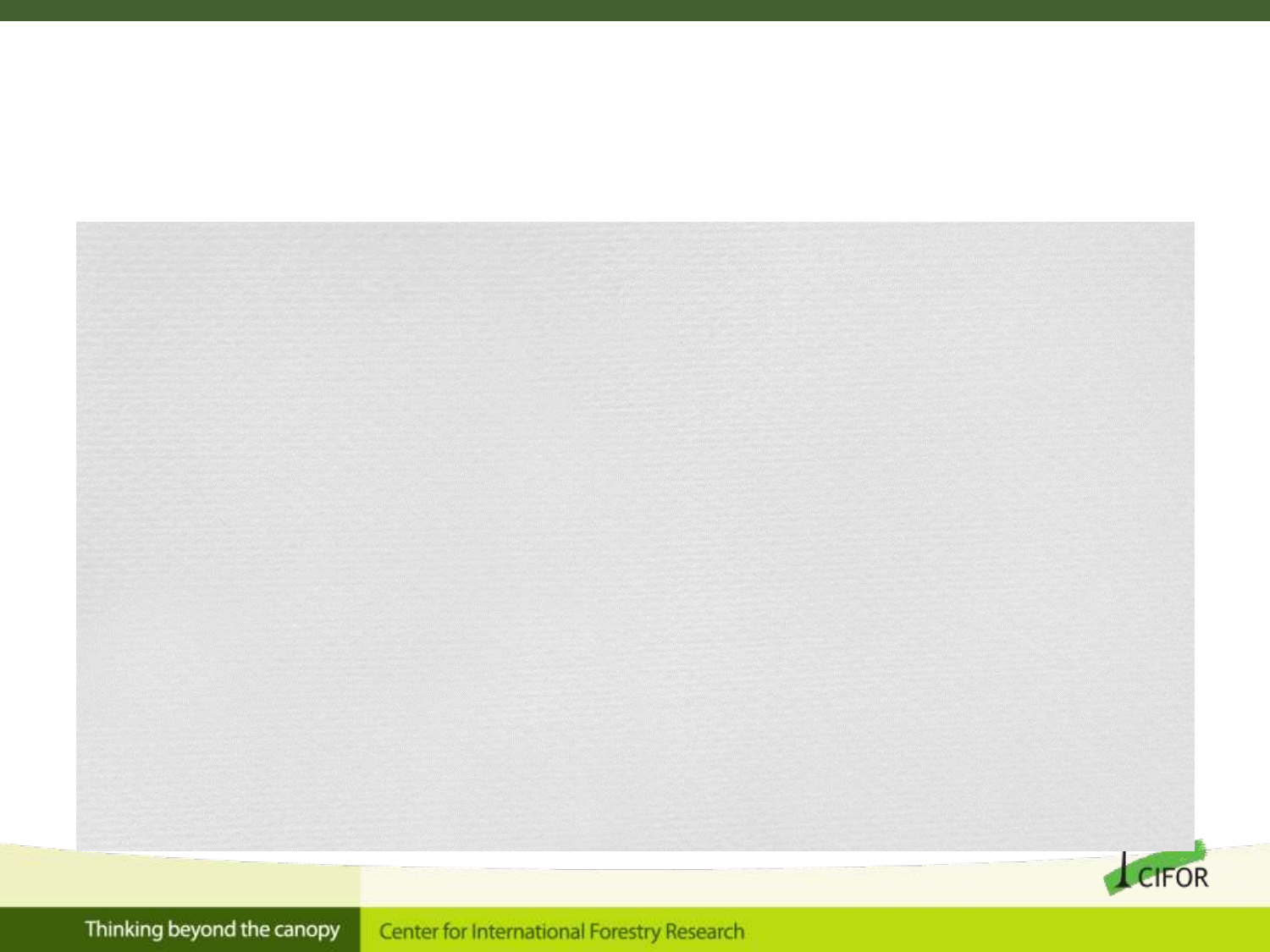## **Types & features of benefit sharing mechanisms reviewed**

### What kind of BSM is it?

Thinking beyond the canopy

| <b>Payment for</b><br><b>Ecosystem</b><br><b>Services (PES)</b> | <b>Community</b><br><b>Forestry</b><br>systems (CF) | <b>Conditional</b><br><b>Cash Transfers</b><br>(CCT) | Indigenous<br><b>People's trust</b><br><b>funds in Brazil</b><br>(IPTF) | <b>European Rural</b><br><b>Development</b><br><b>Policy (RDP)</b> |
|-----------------------------------------------------------------|-----------------------------------------------------|------------------------------------------------------|-------------------------------------------------------------------------|--------------------------------------------------------------------|
|-----------------------------------------------------------------|-----------------------------------------------------|------------------------------------------------------|-------------------------------------------------------------------------|--------------------------------------------------------------------|

What type of governance practice is it?



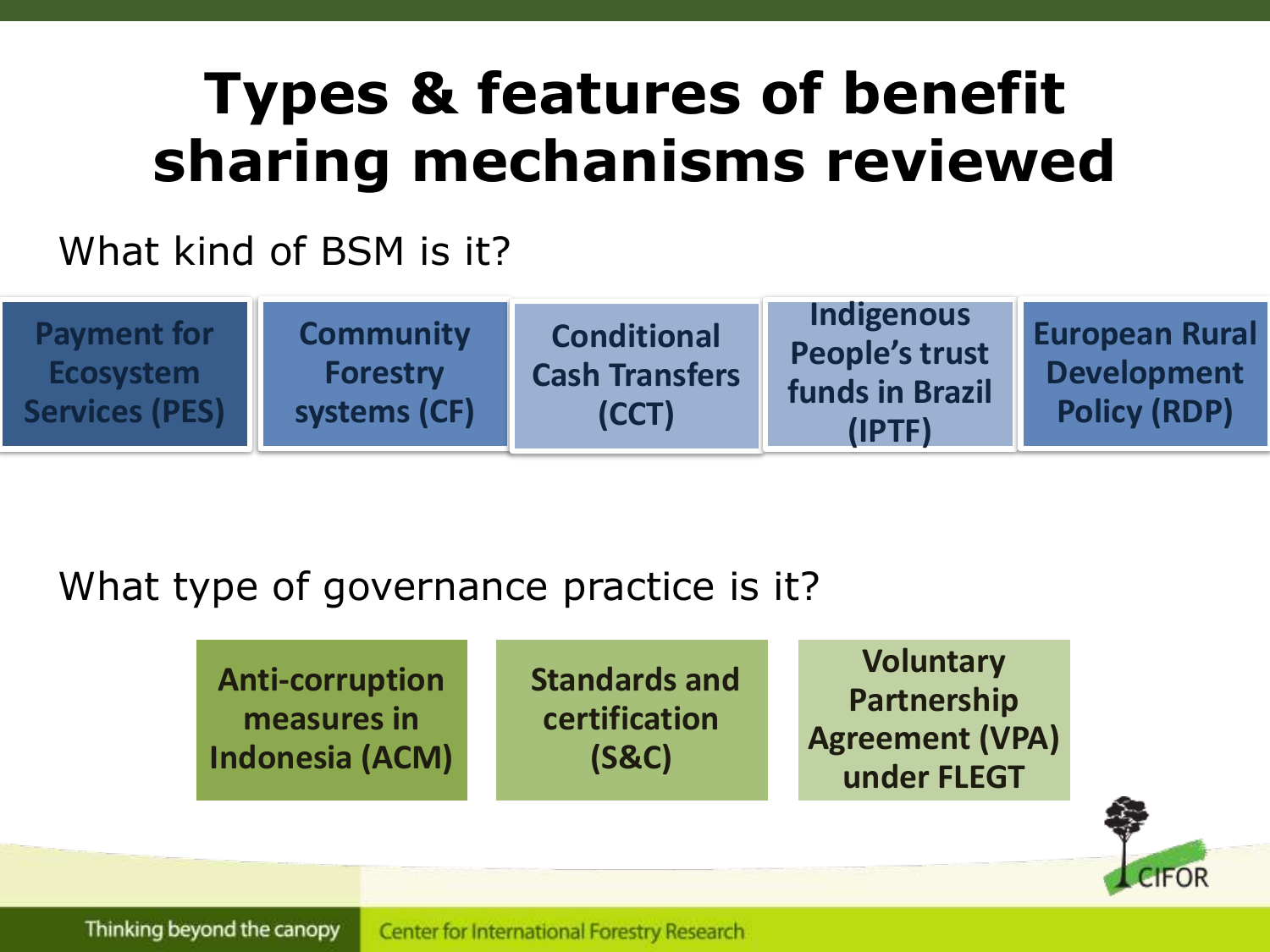### **Framework for assessing benefit sharing mechanisms**

### Basic description/typology

- Type of benefit
- Type of finance
- Level of governance
- Objective of mechanism
- Design feaçtures
- **Activities**
- **Timing of rewards**
- **Beneficiaries**
- Costs to whom
- **Institutional arrangements**
- **Property rights** regimes of the mechanism
- **Decision making process in** design & implementation

### BSMs **Contextual factors CONTER CONTEXT**

#### Property / tenure rights

- 'classical' tenure issues
	- poor definition or conflicting
	- incomplete enforcement
	- non-existence

#### • carbon rights

#### Governance

- Authority of gov. Institution
- Capacity of gov. Institution
- Law enforcement
- MLG issues

#### Effectiveness

- $\blacksquare$  in providing resources
	- **Emissions reductions**
	- **Biodiversity & ES**

#### Efficiency (cost-effectiveness)

- Production (opp.) costs
- Transaction costs

#### **Equity**

- Access
- (Decision-making)
- Outcomes (distributional)

#### Legitimacy of process

- Setting up BSM
- Distribution of benefits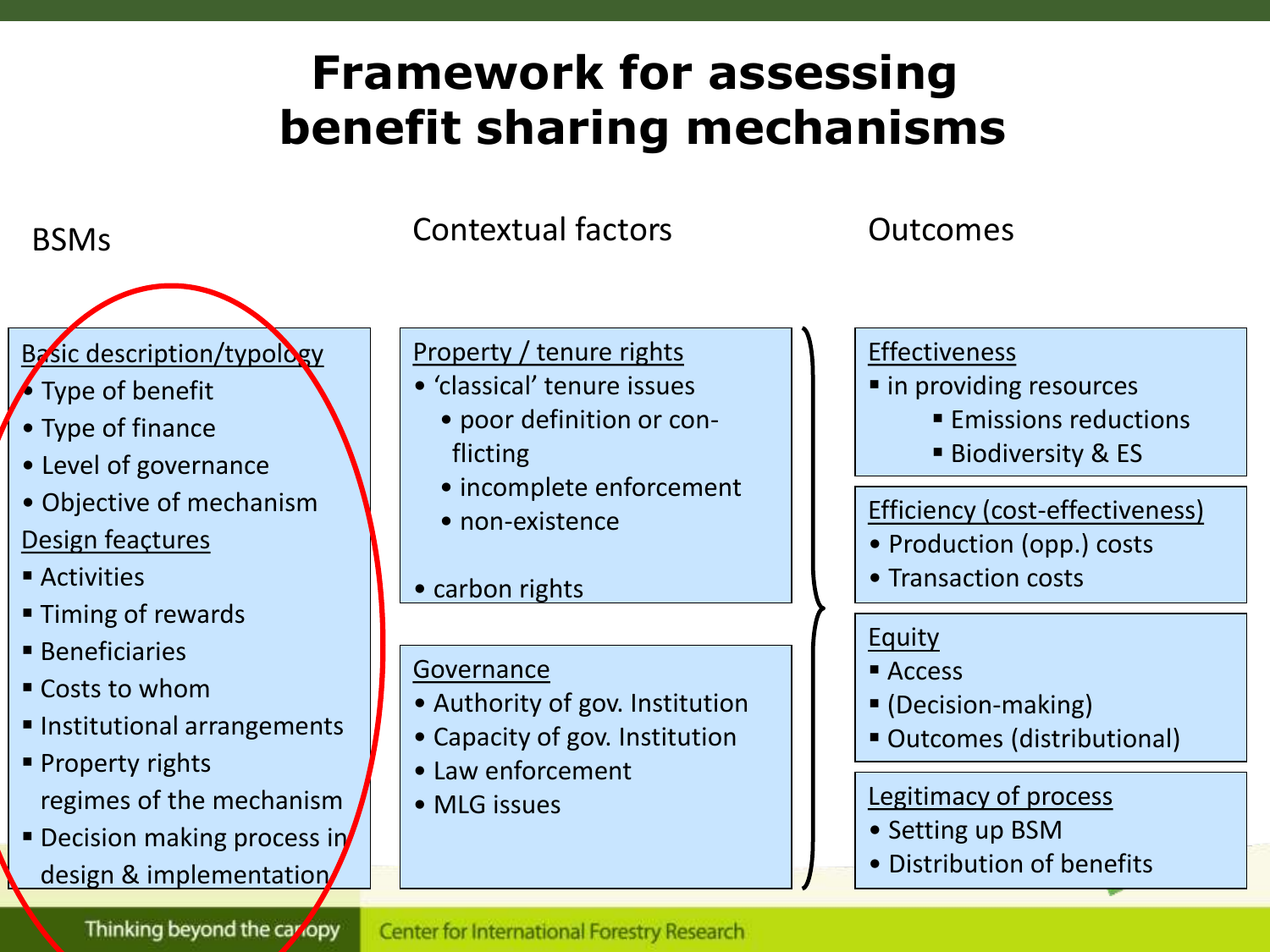## **Operationalizing equity (1)**

- a) Techniques for assessing and recognizing the level of costs and to **whom they are accruing** 
	- periodic review of producer costs (Fairtrade)

b) Setting fair and minimum payments - reduces risk; but needs consultation with buyers

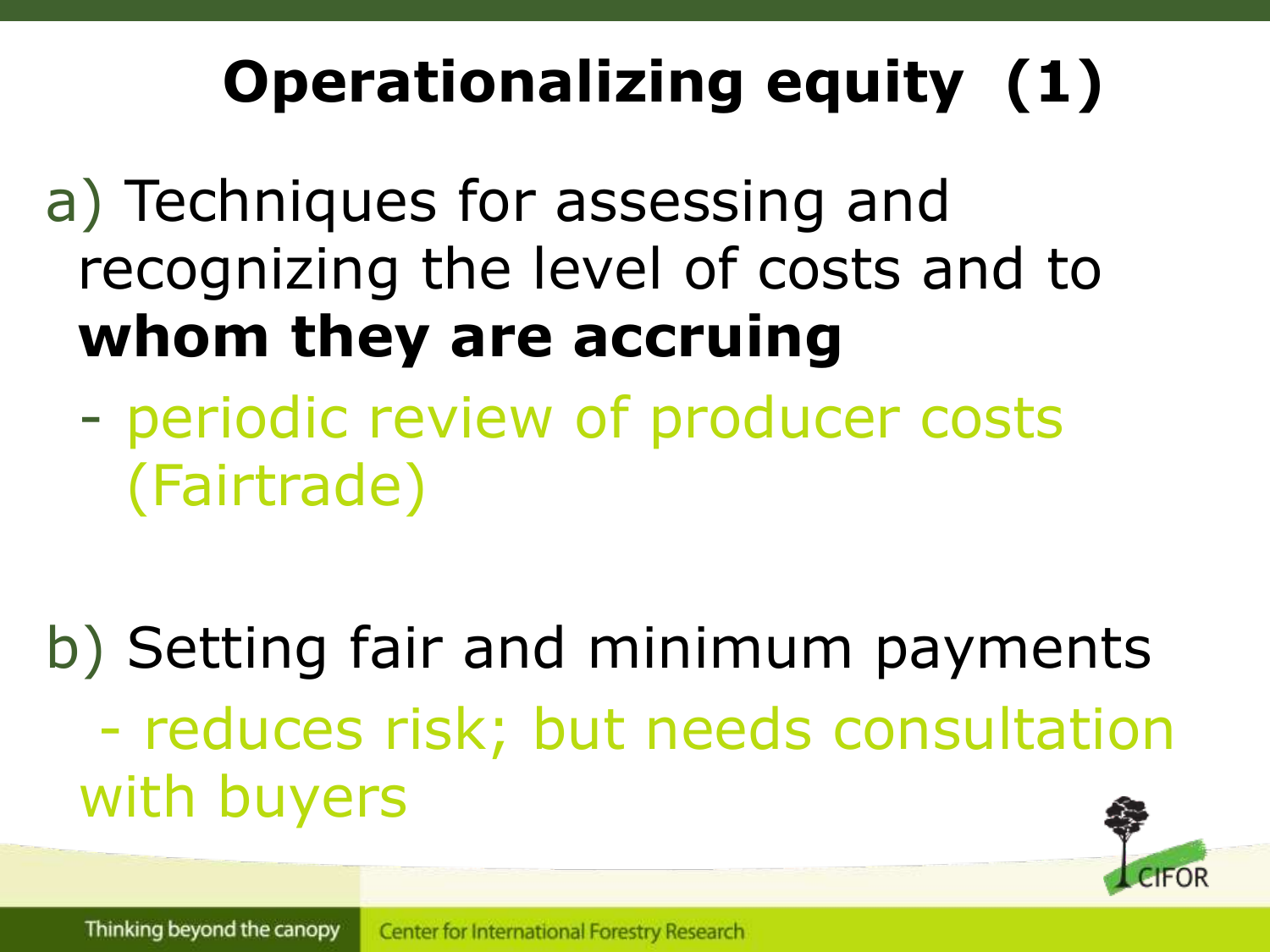## **Operationalizing equity (2)**

a)Establishing phased and upfront payments

- also need to make sure financial incentives are maintained till end – (Plan Vivo)

d) Paying attention to the type of benefit

- A focus on development activities and in kind benefits
- The pros and cons of cash
- Securing of rights

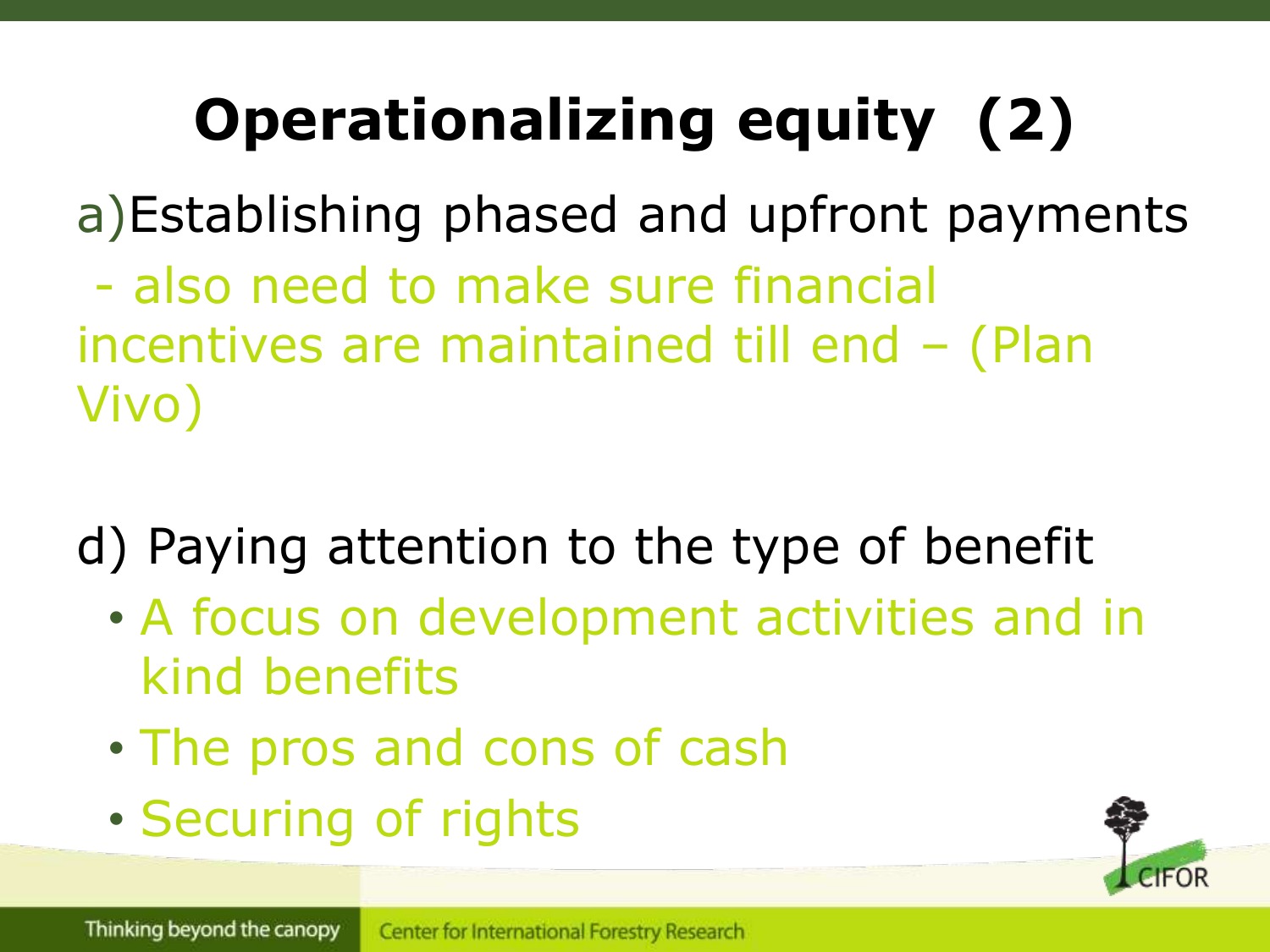# **Rationales on 'who should benefit'?**

### **Merit based**

- benefits should go to those actors achieving output
- II. those actors incurring costs should be compensated
- III. benefits should go to effective facilitators of REDD+ implementation

### **Legal -rights based**

I. benefits should go to actors with legal rights

### **Egalitarian/needs based**

- benefits should go to the poorest
- II. benefits should go to low-emitting forest stewards

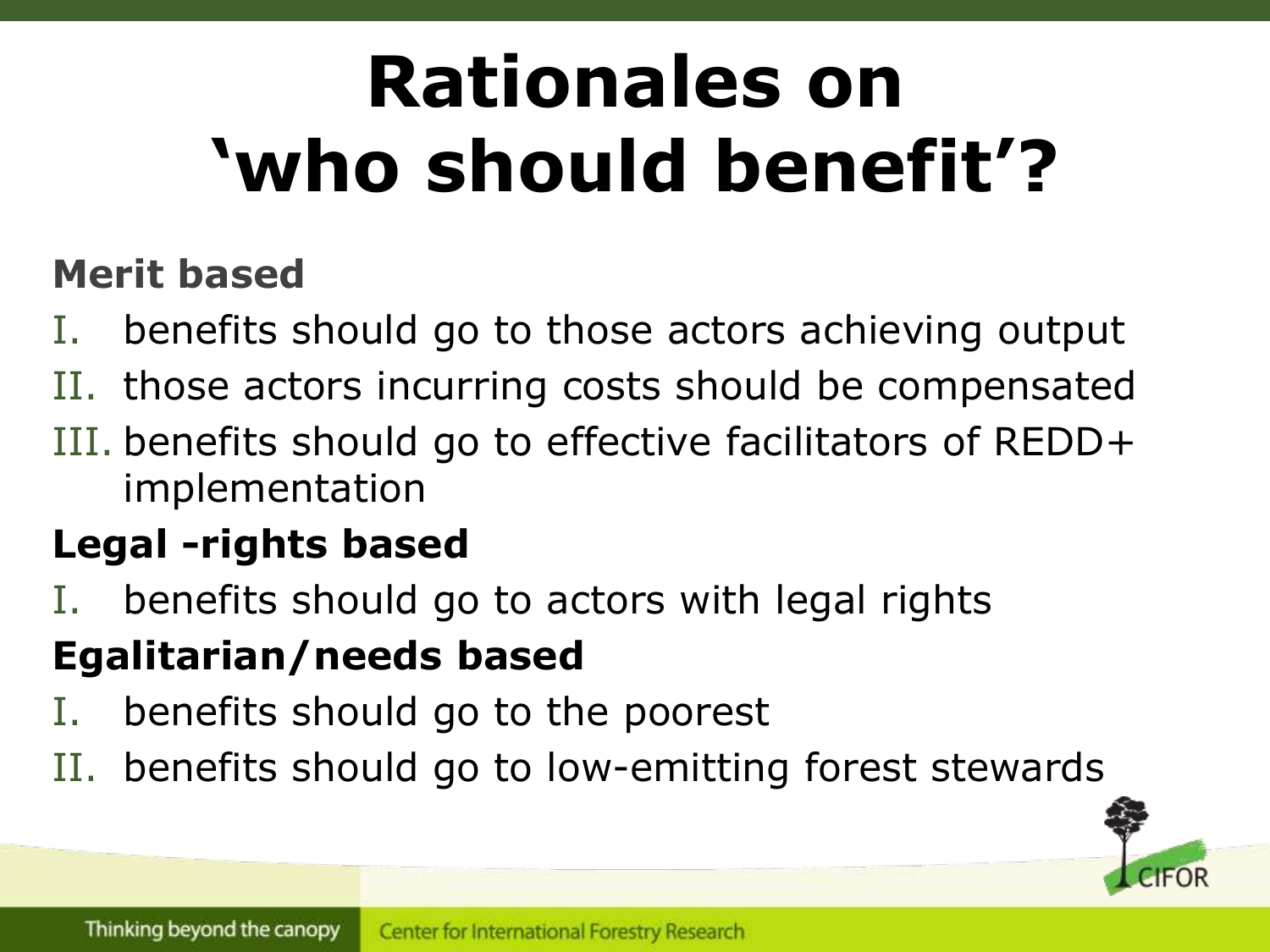## **Clarifying objectives: process is important**

**- Clarity on REDD objectives and thus the** rationale to be followed

- **Example 2** Legitimacy of the decision needs the decision to be made by those with:
	- Legal mandate to make them
	- Adherence to due process & to procedural rights

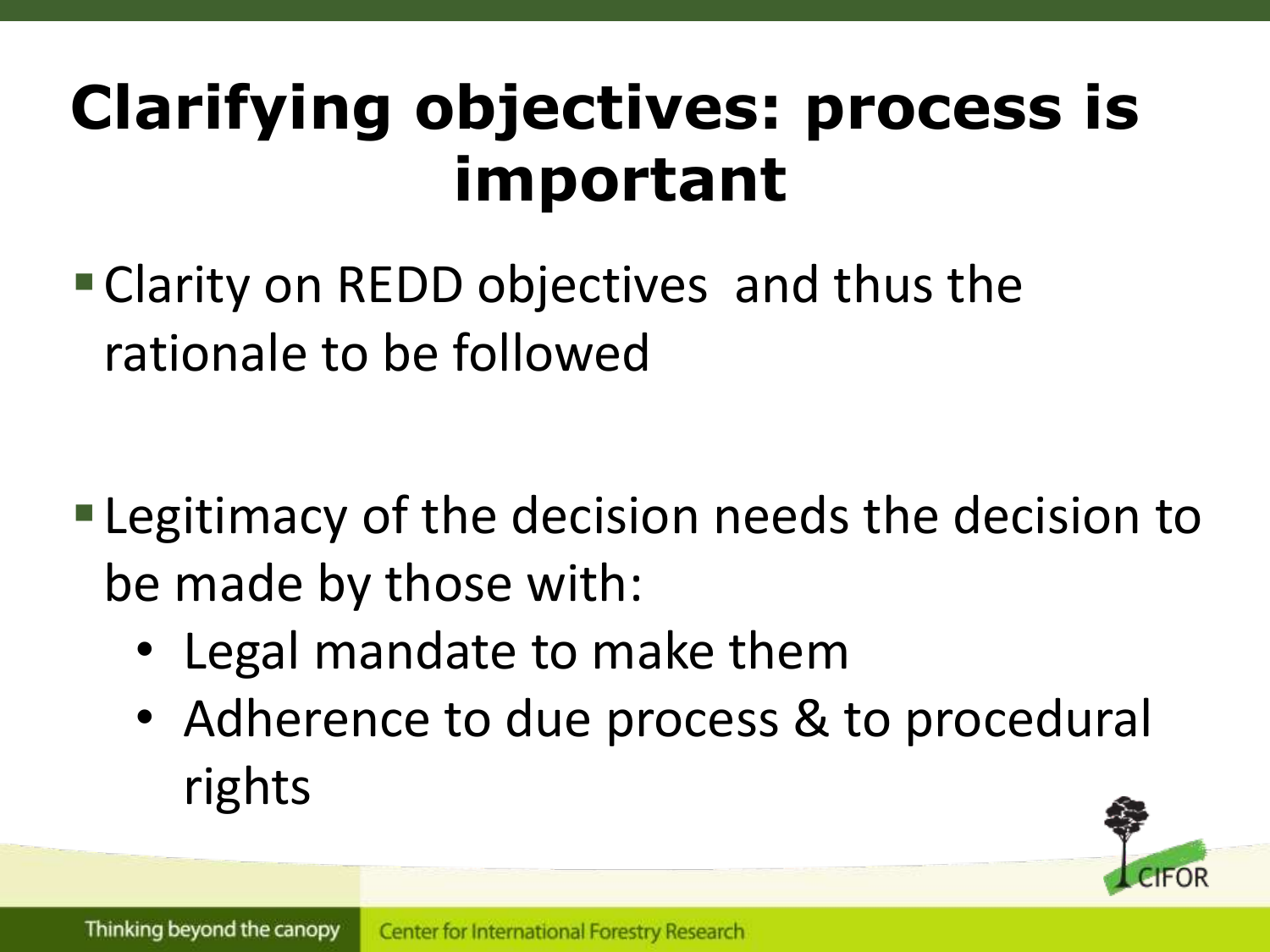## **Legitimacy vs urgency?**

Is it too early to think about the detailed design of BSMs before fundamental questions such as authority and tenure have been resolved?

Or is the urgency so great that adhoc solutions need to be found to deal with sub-optimal policy contexts?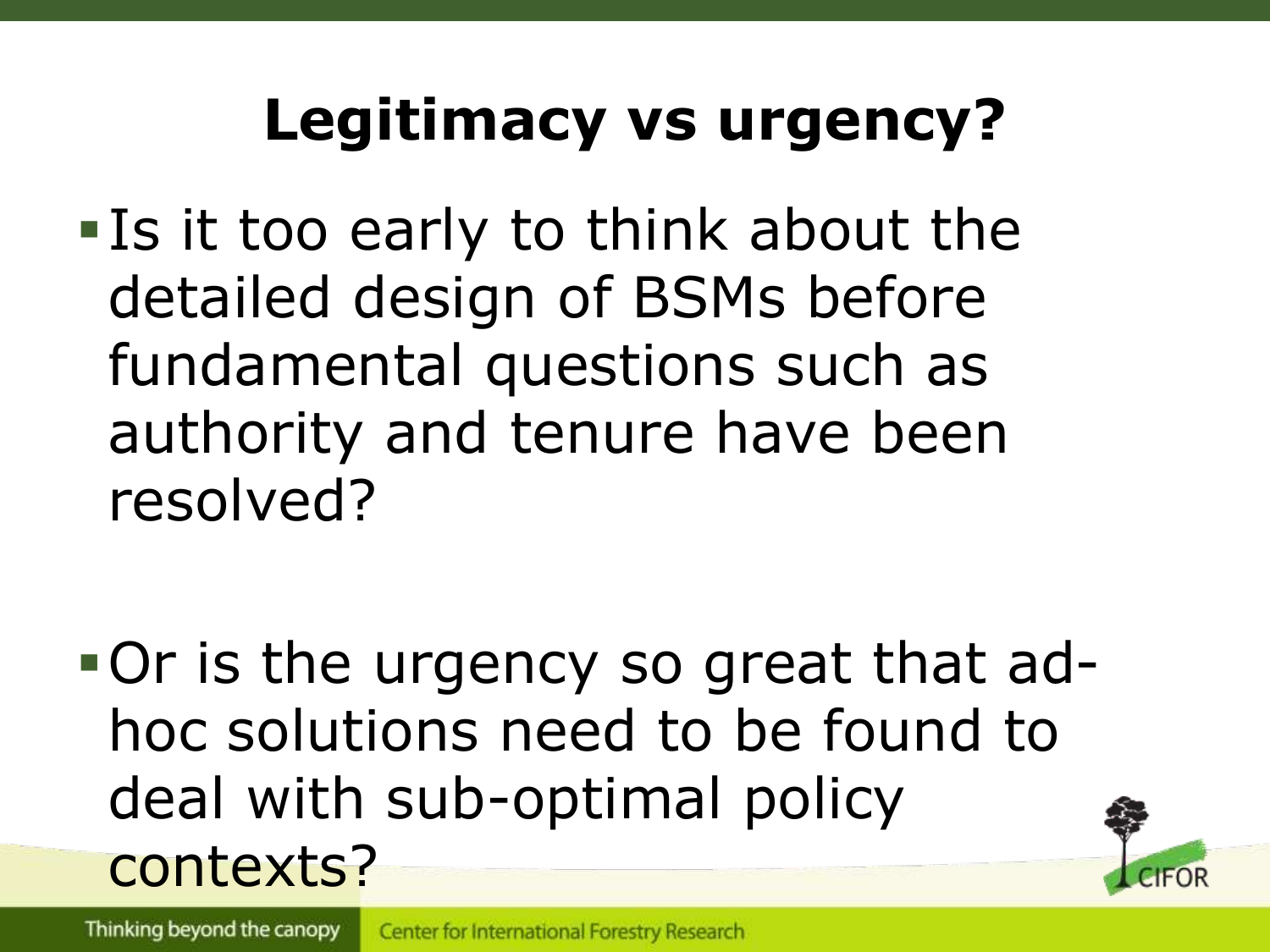# *Thank you!*

http[://www.cifor.org/redd-benefit-sharing/](http://www.cifor.org/redd-benefit-sharing/)

The CIFOR REDD+ Benefit Sharing project is supported by:



### With co-financing from:





**Australian Government** 

**Department of Foreign Affairs and Trade** 



Thinking beyond the canopy Center for International Forestry Research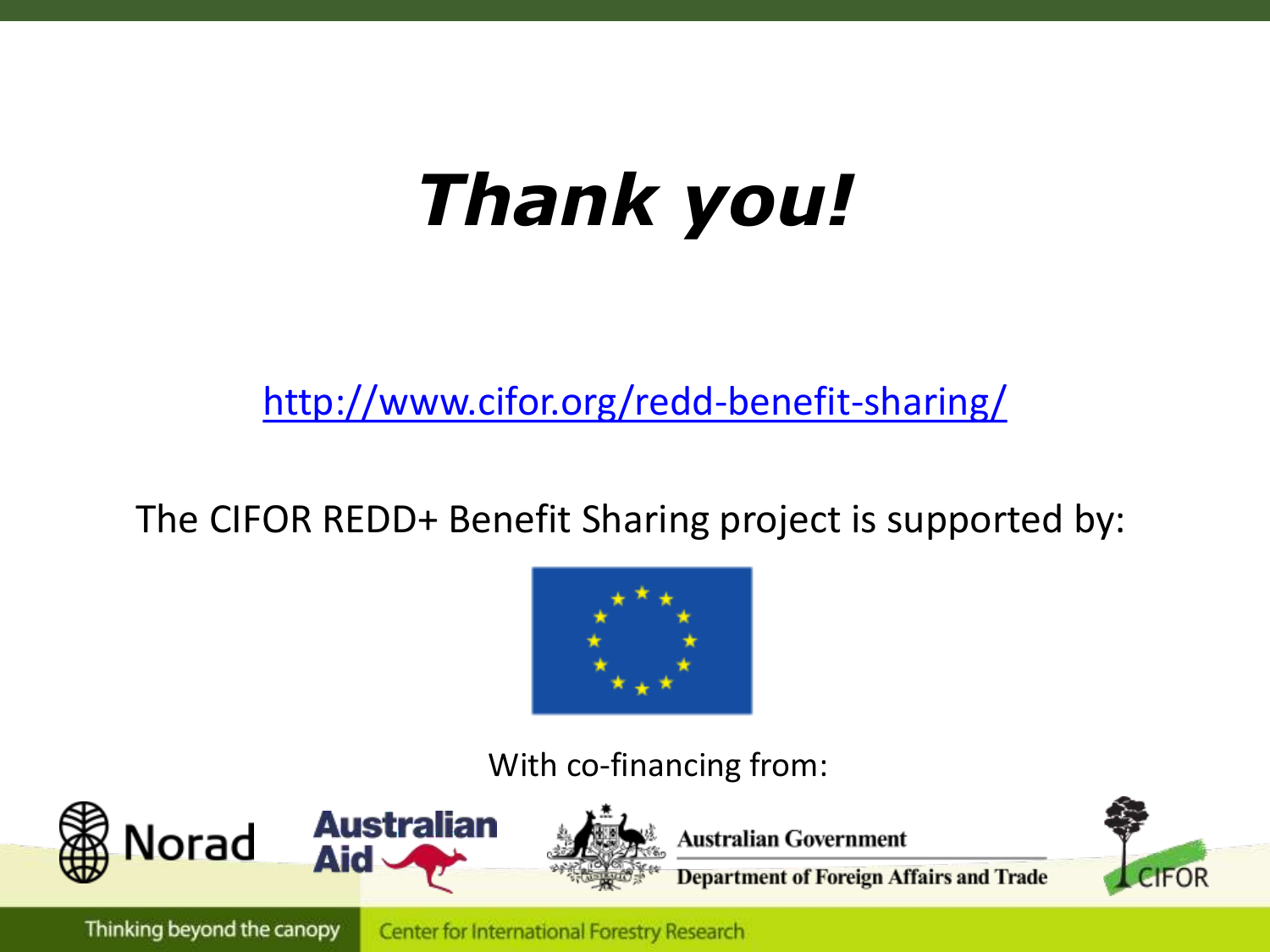### REDD+ Benefit Sharing research team:

Grace Wong, Sven Wunder, William Sunderlin, Anne Larson, Esther Mwangi, Imogen Badgery-Parker, Maria Brockhaus, Cecilia Luttrell, Pham Thu Thuy, Samuel Assembe-Mvondo, Le Ngoc Dung, Annie Yang, Shintia Arwida, Januarti Tjajadi, Ashwin Ravikumar, Jazmin Gonzales, Eduardo Marinho, Ani Nawir, Jan Boerner, Lasse Loft, Erin Sills, Krister Andersson, Naya Paudel, Maria Fernandes Gebara, Peter May, Rodd Myers, Laura Kowler, Anna Sanders, Martin Kijazi, Sofi Mardiah, Vu Tan Phuong, Thang Manh Le, Dan Cooney, Adinda Hassan, Cynthia Maharani, Demetrius Kweka, Noah Greenberg, Christopher Martius

### The CIFOR REDD+ Benefit Sharing project is funded by:



### With co-financing from:





Australian Government